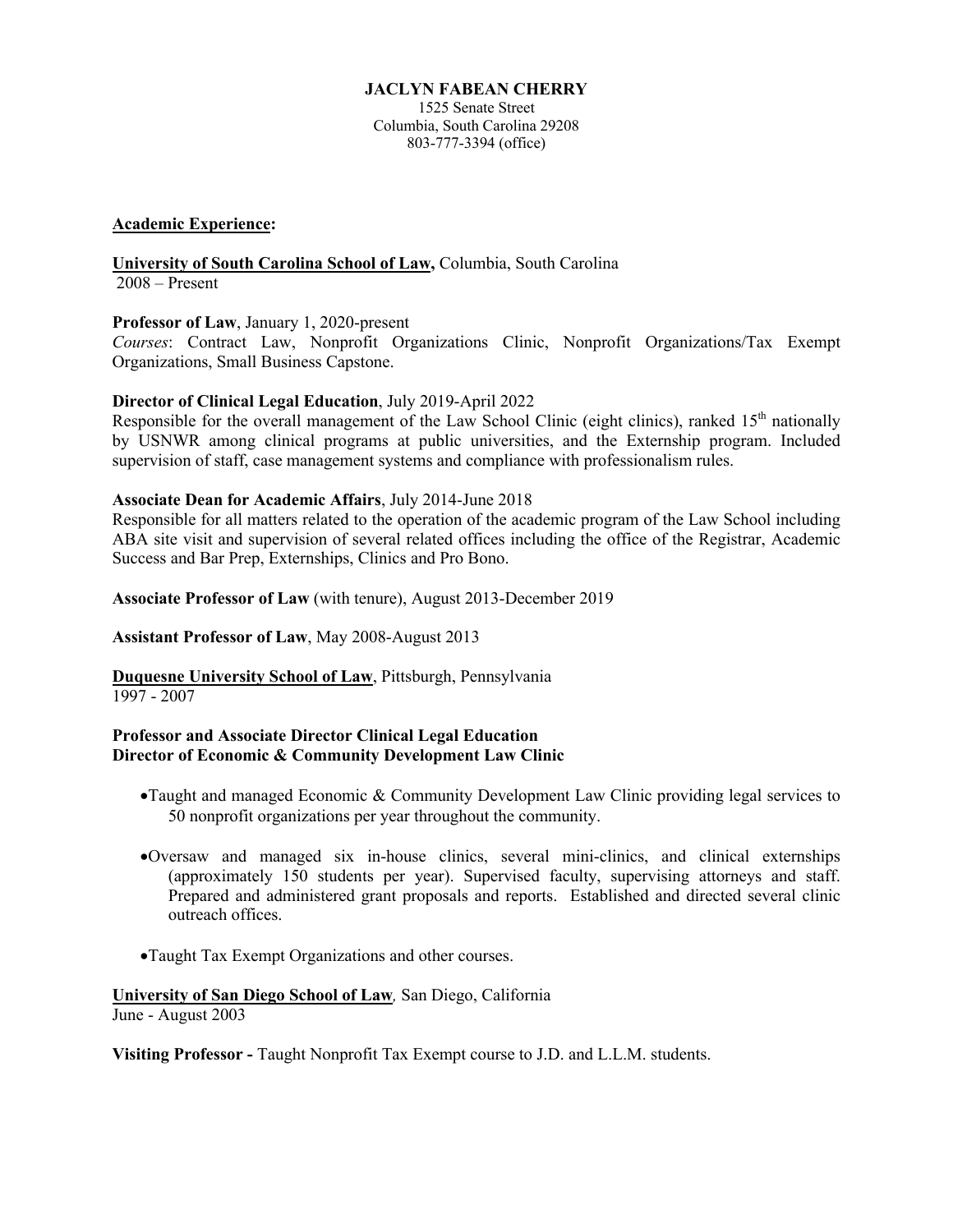## **Publications:**

## **Articles:**

*Nonprofit Governance: Who Should be Watching? A Look at State, Federal and Dual Regulation,* 13 Ohio St. Bus. L.J. 145 (2019)

*Commercial Activity and the Operational Test*, 29 Tax'n Exempts 9 (2018) (invited)

*Property Tax Exemption for Charitable Nonprofit Organizations: A Uniform Possibility*, 18 Wake Forest J. Bus. & Intell. Prop. L. 1 (2017)

*Charitable Organizations and Commercial Activity: A New Era, Will the Social Entrepreneurship Movement Force Change*, 5 J. BUS. ENTREPRENEURSHIP & L. 345 (2012)

*The Current Status of Nonprofit Director Liability*, 50 DEF. L. J. 611 (2001)

*The Current State of Nonprofit Director Liability*, 37 DUQ. L. REV. 557 (1999)

**Books:**

•UNDERSTANDING NONPROFIT AND TAX EXEMPT ORGANIZATIONS LexisNexis 3d ed. (forthcoming 2022)

•TAX EXEMPT ORGANIZATIONS: CASES AND MATERIALS LexisNexis 3d ed. (2015)

•TAX EXEMPT ORGANIZATIONS: CASES AND MATERIALS, TEACHER'S MANUAL LexisNexis 3d ed.

•SOUTH CAROLINA NONPROFIT CORPORATE PRACTICE MANUAL, SOUTH CAROLINA BAR ASSOCIATION, co-author (2015)

•UNDERSTANDING NONPROFIT AND TAX EXEMPT ORGANIZATIONS LexisNexis 2d ed. (2012) TAX EXEMPT ORGANIZATIONS: CASES AND MATERIALS LexisNexis 2d ed. (2008)

•TAX EXEMPT ORGANIZATIONS: CASES AND MATERIALS, TEACHER'S MANUAL LexisNexis (2008) UNDERSTANDING NONPROFIT AND TAX EXEMPT ORGANIZATIONS LexisNexis (2006)

•TAX EXEMPT ORGANIZATIONS: CASES AND MATERIALS LexisNexis (2003).

•TAX EXEMPT ORGANIZATIONS: CASES AND MATERIALS, TEACHER'S MANUAL LexisNexis (2003)

**Book Chapters:** South Carolina Nonprofit Corporate Practice Manual, 3<sup>rd</sup> ed., co-author, South Carolina Bar Association (forthcoming 2022)

#### **Other:**

#### **American Law Institute**:

-Members Consultative Group, Restatement of the Law of Corporate Governance, 2021- present

-Advisor, Restatement of the Law of Charitable Nonprofit Organizations, 2014-2019

-Associate Reporter, Principles of the Law of Charitable Nonprofit Organizations, 2013

-Editor, Principles of the Law of Nonprofit Organizations, 2011- 2013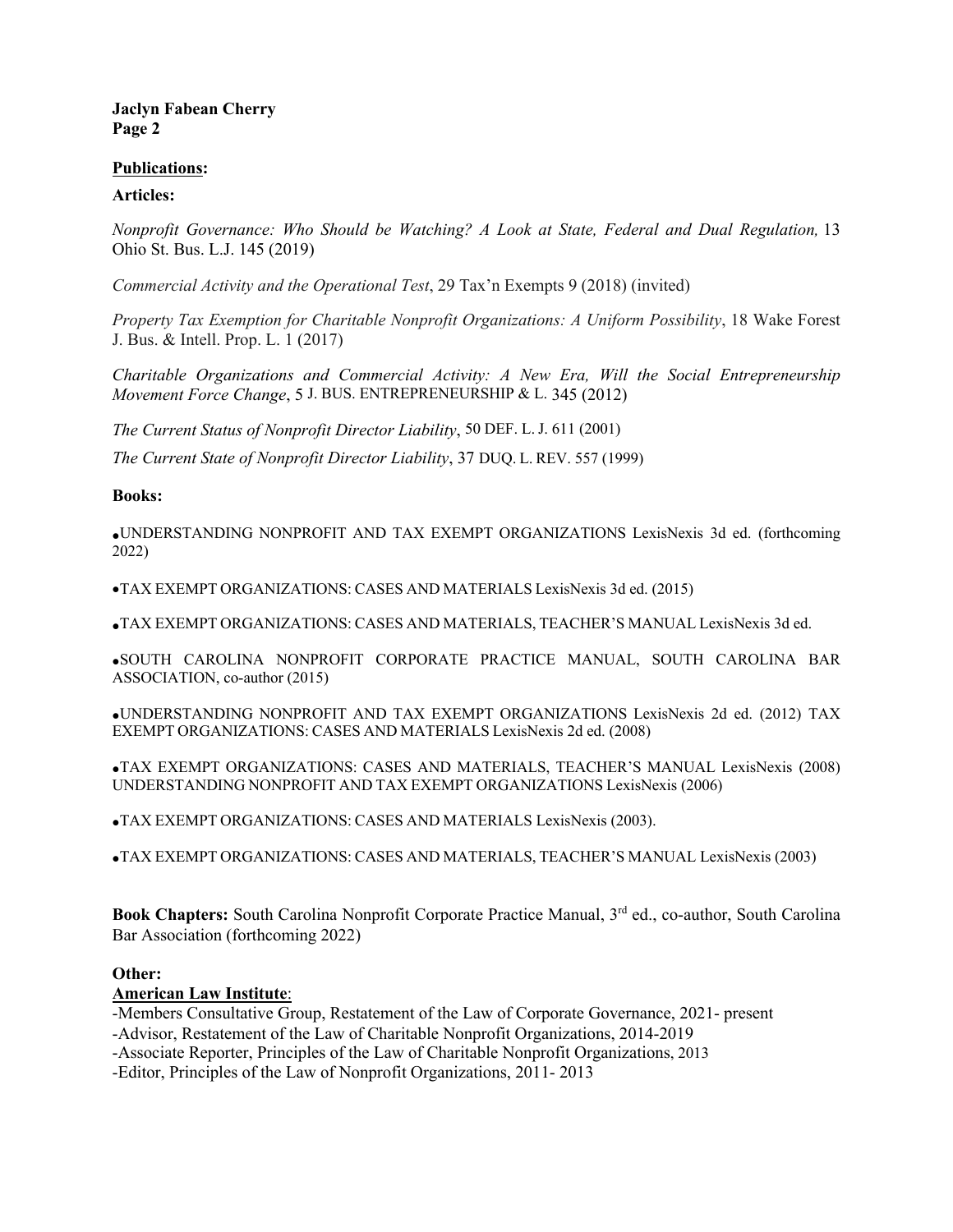# **Education:**

Duquesne University School of Law, Pittsburgh, Pennsylvania J.D. June 1988. Admitted to Bar: November 1988

Seton Hill University, Greensburg, Pennsylvania B.A. Magna Cum Laude, Major: English Minor: Business Management

## **Honors and Awards**:

"Two Thumbs Up Award", Delta Alpha Pi Honor Society, University of South Carolina Student Disability Services, 2015-2016.

Fellow, American Bar Foundation (elected), 2014.

Fellow - Inaugural Pipeline for Academic Leadership, (PAL), University of South Carolina, 2014.

"G.G. Dowling Faculty Award" (presented to a faculty member who typifies to fellow faculty outstanding qualities of integrity, concern for others, and legal scholarship), presented by the University of South Carolina School of Law, 2012.

"Woman of the Year" by the Duquesne University School of Law Women's Law Association 2003.

"Regional Partnership Award" presented by the Mon Valley Initiative, October 1998.

# **Select Presentations:**

"Nonprofit Board of Directors: Legal Accountability and Transparency", Presenter, Blueprint for Leadership, United Way of the Midlands, April 2022.

"The IRS and a Phi Alpha Phi Fraternity – Legal Parameters of  $501(c)(3)$  and  $501(c)(7)$  Entities", Co-Presenter, Webinar, December 11, 2021.

"Nonprofit Board of Directors: Fiduciary Duties", Presenter, United Way of the Midlands and the Midlands Business Leaders Group, November 2021

"Navigating the Complexities of the Clinical Teaching Market", Assist Working Group, AALS CLEA Conference, Chicago, Illinois, April 2014.

"Museums and Nonprofit Law", South Carolina Federation of Museums, Camden, South Carolina, (March 2014).

Testimony, before SC Senate Judiciary Subcommittee on S-552 Revised Uniform Unincorporated Nonprofit Association Act, March 2014, Columbia, South Carolina.

"ALI, Principles of the Law of Charitable Nonprofit Organizations", Advisor/Members Consultative Group meetings, Philadelphia, PA, October 2013.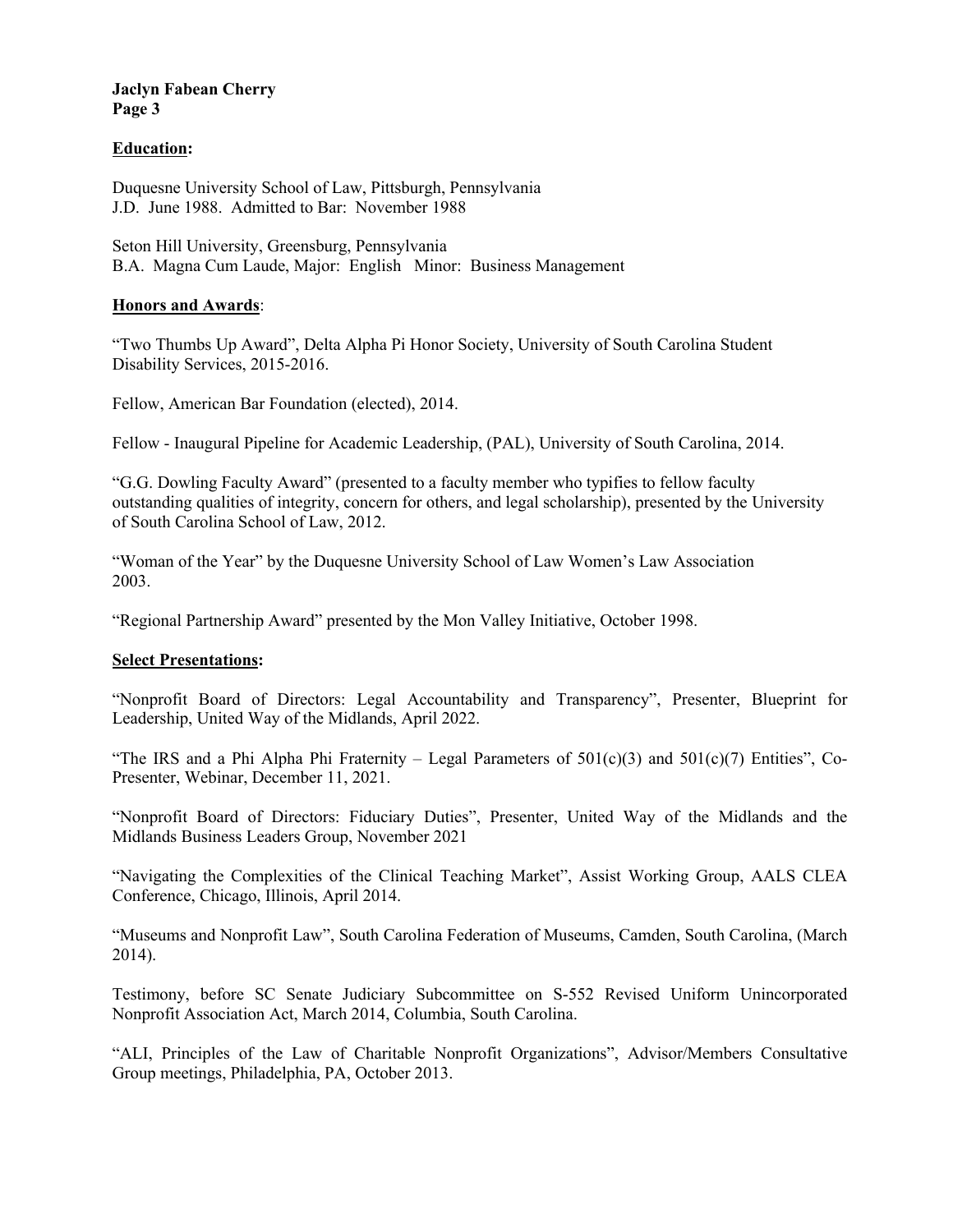"Principles of Nonprofit Law: Standing and Related Issues – Mini Conference", Invited Participant, New York University School of Law National Center on Philanthropy and the Law, New York, New York, November 2011

*"Transactional Law and the Curriculum,"* Leader, AALS and CLEA Conference, Seattle, Washington, June 2011

*"Bridging the Gap between Clinical and Nonclinical Courses: Nonprofit and Economic and Community Development Law,"* Nonprofit and Philanthropy Law Section of the American Association of Law Schools, Annual Meeting, New Orleans, Louisiana, January 2010

# **University of South Carolina Law School and University Service**

Committee member, UofSC Tenure and Promotion Committee, 2022 Chair, Law School Curriculum Committee, 2021-2022 Law School Curriculum Committee, 2020-2021 Law School Faculty Advisory Committee, 2020-present Law School Strategic Planning Committee, 2020-present Law School Re-Opening Committee, spring/summer 2020 Chair, Law School Veterans Law Clinic Director Hiring Committee, 2017-2018, 2021 University of South Carolina Academic Program Liaison Committee, 2014-2018 University of South Carolina Assessment Advisory Committee, 2014-2018 Law School Faculty Advisory Committee, 2011-2013 (elected), 2014-2018 Law School Faculty Selections Committee, 2013-2014, 2012-2013, 2011-2012, 2014-2018 Law School Admissions Committee, 2010-2011 USC Law School Curriculum Committee, 2009-2010, 2014-2011 President, Law School Order of the Coif 2011-2015

# **Memberships/Boards include:**

Committee Member "ad hoc", SC Unincorporated Nonprofit Association legislation Advisory Member, Nelson Mullins Riley Scarborough Center on Professionalism, 2013-present Member, the American Law Institute (elected), 2012-present Founding Member, SC Volunteer Lawyers for the Arts 2010-present Co-Chair, Governance Review Committee, CLEA 2010-2012 Member, SC Secretary of State Nonprofit Advisory Council 2009-2012 Legal Advisor, United Way Collaboration for Community Change ("C3") 2009-2011 South Carolina Bar Association American Bar Association (member Nonprofit and Business Law sections)

# **Past Board Service:**

Board President, Bethlehem Project Board Member, Pittsburgh Neighborhood Legal Services Association Board Member, Redstone Highlands Presbyterian Seniorcare